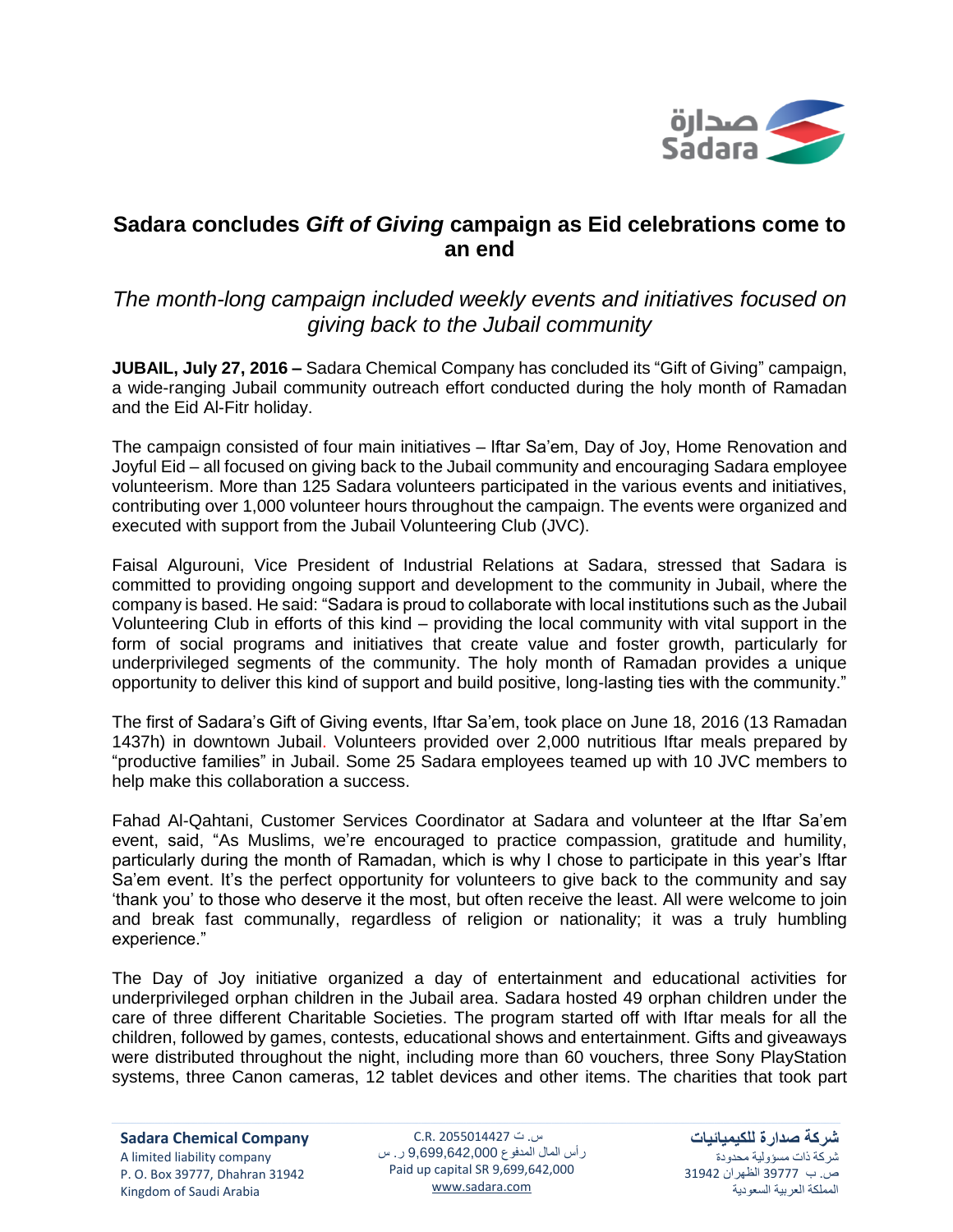

described the initiative as the first of its kind, setting a precedent for orphan care in the Jubail area during the month of Ramadan.

The third initiative, Home Renovation, ran from June 26 to July 8, 2016, as Sadara and the JVC worked together to provide comprehensive renovations to the homes of six needy families in the Jubail area, including painting, plumbing, furniture installation and electrical renovations. Families were also provided with food baskets and essential supplies for Ramadan and the Eid holiday.

For Eid of Joy, the final initiative in Sadara's "Gift of Giving" campaign, volunteers from Sadara and the JVC teamed up to distribute gifts on the first day of Eid Al-Fitr at various locations in the Jubail area. The gesture was Sadara's way of saying "thank you" to the residents of Jubail. Gifts were distributed to needy families, custodial workers and manual laborers in Jubail Industrial City, as well medical staff, security and patients at several hospitals in Jubail.

The "Gift of Giving" campaign was sponsored by Sadara as part of its social welfare programs and was executed in partnership with the JVC (a part of the Royal Commission's Social Services Division).

- Ends -

## *About Sadara:*

*Sadara is a joint venture developed by the Saudi Arabian Oil Company (Saudi Aramco) and The Dow Chemical Company. With a total investment of about \$20 billion, Sadara is building a world scale chemical complex in Jubail Industrial City II in Saudi Arabia's Eastern Province. Comprised of 26 world scale manufacturing units, the Sadara complex is the world's largest to be built in a single phase and will be the first in the Middle East to use refinery liquids, such as naphtha, as feedstock. By using best-in-class technologies to crack refinery liquid feedstock, Sadara will enable many industries that either currently do not exist in Saudi Arabia or only exist through imports of raw materials. The adjacent PlasChem Park, a unique collaboration between Sadara and the Royal Commission for Jubail and Yanbu', will create more value downstream, generating unprecedented investment, innovation, economic growth and thousands of jobs.* 

For further information, please contact:

Sami Amin Director – Public Affairs Sadara Chemical Company Mobile: +966501922155 Email: [Sami.Amin@Sadara.com](mailto:Sami.Amin@Sadara.com) Website: [www.sadara.com](http://www.sadara.com/)

س. ت 2055014427 .R.C رأس المال المدفوع 9,699,642,000 ر. س Paid up capital SR 9,699,642,000 [www.sadara.com](http://www.sadara.com/)

**شركة صدارة للكيميائيات** شركة ذات مسؤولية محدودة ص. ب 39777 الظهران 31942 المملكة العربية السعودية